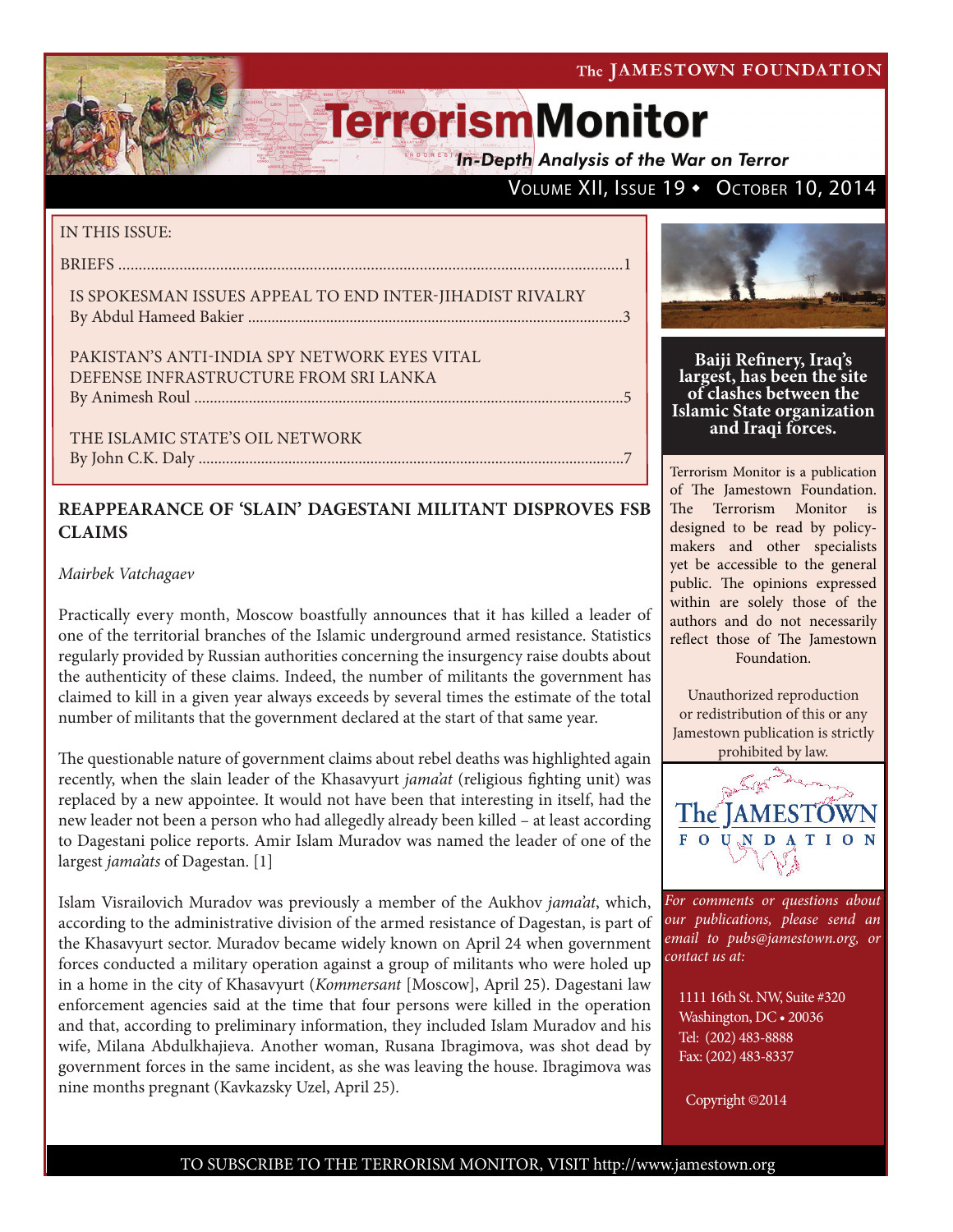In his short video, the new amir reassured his supporters that there are many people willing to fight in the ranks of the Dagestani insurgency. Muradov's speech is quite disorderly: it has no central idea, resembling instead a collection of slogans. His appearance on the video eloquently demonstrates that one of the largest *jama'ats* in the republic is led by a person who is driven by extreme hatred of the government. Muradov's elevation to the position of amir will be an additional headache for Russian authorities, particularly in the area of its ties to neighboring *jama'ats* and in the realm of disinformation and propaganda. Dagestan's Aukhov *jama'at*, for example, is closely connected to the Chechen *jama'at* and is made up mostly of Chechens who live in Dagestan and the areas of Chechnya adjacent to Dagestan.

Having learned that Islam Muradov is alive, the Dagestani Ministry of Interior attempted to discredit him on a website that operates under its auspices. About two weeks before Muradov's appointment as amir, this website hinted that he betrayed his comrades and that he was an agent of the Federal Security Service (Federal'naya sluzhba bezopasnosti – FSB) among other things (KavkazPress.ru, September 9). However, if Muradov really was an agent of the police or the FSB, none of the government-controlled websites, especially one under the control of the police, would have disclosed his identity. Thus it appears the police were trying to tarnish the reputation of the potential leader of the *jama'at* because they consider him more dangerous than other members of the *jama'at*.

The measures that the authorities take to thwart the rebels in Dagestan often simply illustrate how the authorities and the Dagestani population have nothing in common and do not understand each other. On September 27, for example, a counter-terrorist operation was introduced on the administrative border of Dagestan's Kazbekovsky and Gumbetovsky districts in order to search for and neutralize rebels (Regnum.ru, September 27). The authorities gave no indication they were concerned about the fact that the counter-terrorist operation regime lasted for three days – it was lifted only on the evening of September 30 – and they gave no explanations concerning its length. Despite the involvement of a large number of police, FSB and military personnel, who blocked mountain trails to prevent the militants from escaping, nothing and no one was found (RIA Novosti, October 1). In reality, such operations are mainly designed not to find actual rebels, but to establish control over certain areas and find out about people who are in the risk group – i.e., those inclined to help or join the armed opposition. The police normally take DNA samples from suspects, who are then registered with both the FSB and the police. This provides the government with a database about

## TerrorismMonitor Volume XII • Issue 19 • October 10, 2014

those who adhere to Salafist ideas. The website of Dagestan's militants warned its viewers about this Russian tactic (VDagestan.com, September 28).

The authorities' distrust of the population, unwillingness to explain their actions and use of the same official formulas every year to justify their actions toward the people from the risk group end up totally alienating the people not only from the law enforcement agencies, but from the government as a whole. The government's loss of authority within the population is matched by growing interest in the idea of a just Islamic state. Thus, the government itself is helping to spread radicalism in North Caucasian society as a whole. This trend is most evident in Dagestan.

#### *Mairbek Vatchagaev is a noted Chechen historian and political analyst on the North Caucasus*

#### Note

1. "Khasavyurt Jama'at (Lost Muslims)," Dora Izedinova YouTube page, September 29, 2014, https://www.youtube. com/watch?v=ShVKEjNi-vk&feature=youtu.be.

### **ISLAMIC STATE FINDS NEW ALLY IN PAKISTAN'S TTP**

#### *Jacob Zenn*

On October 3, Tehrik-e-Taliban Pakistan (TTP) announced its support for the Islamic State (formerly known as the Islamic State of Iraq and Syria or ISIS) to mark the Islamic holy day of Eid al-Adha. The statement, which was issued in Arabic, Urdu and English, said "All Muslims in the world have great expectations of you... We are with you, we will provide you with mujahideen and with every possible support" (al-Arabiya, October 4). Four days later, the leader of the Pakistan-based Islamic Movement of Uzbekistan (IMU) – which is an Uzbek-led militant group comprised of Central Asians that originated in the Ferghana Valley – Usman Ghazi, also issued a statement praising Islamic State leader Abu Bakr al-Baghdadi's decision to declare a caliphate. Ghazi said, "In these difficult times, we rejoice in the creation of Islamic State of Iraq and the al-Sham [Syria]. And I use this opportunity to congratulate all Muslims with the restoration of the longawaited Islamic state" (UZNews.net, October 8).

These two statements indicate that the Islamic State is gaining international traction from jihadist groups like the TTP and IMU, which used to be loyal to al-Qaeda; the Islamic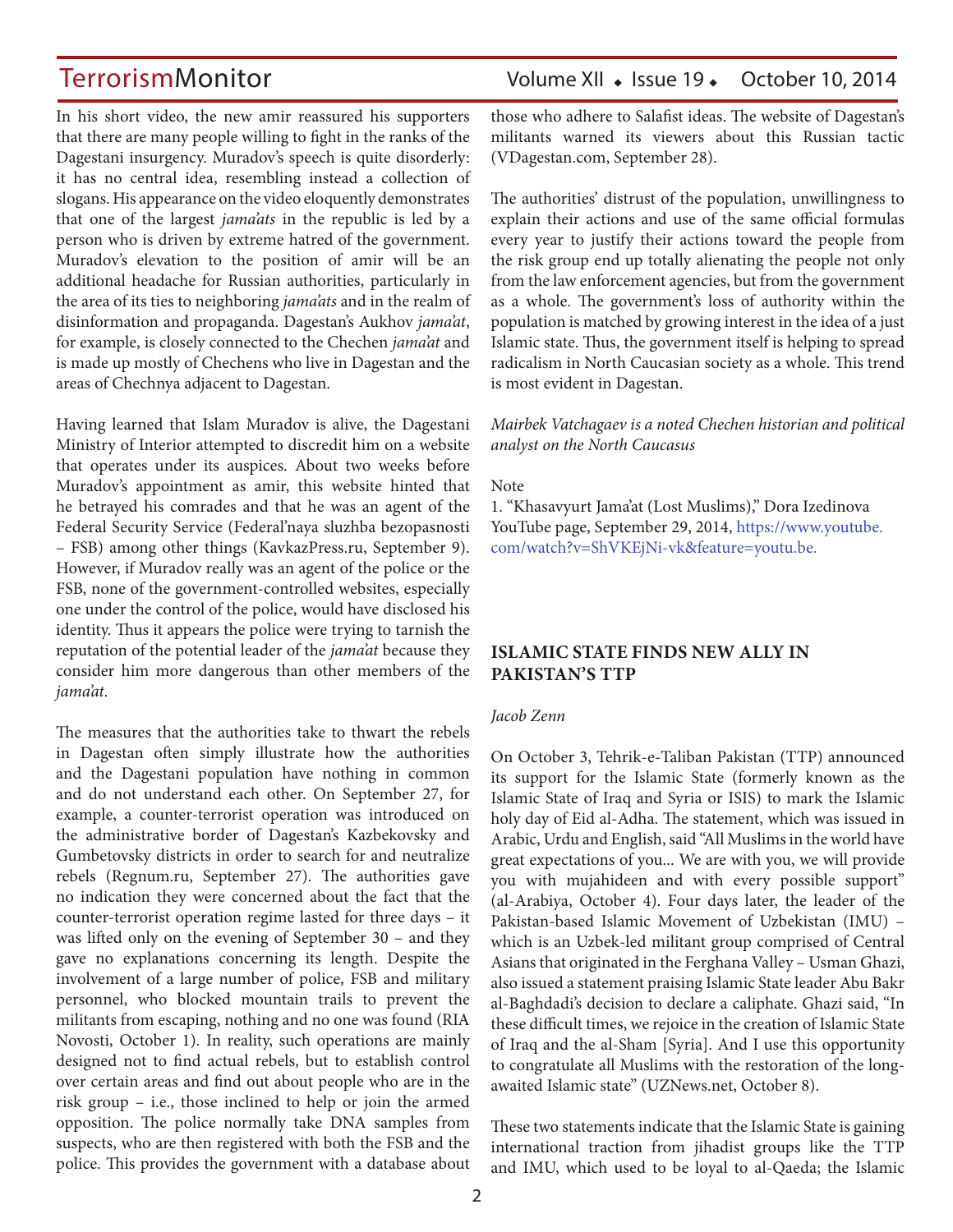State itself broke away from al-Qaeda in early 2014. Previous to this, the IMU and other Urdu-speaking jihadists complained in their statements about Central Asian and South Asian fighters "abandoning" the fight in their home regions for the more appealing opportunity to fight in Syria, which many Salafists believe is a war theater of the highest religious significance. One reason why the IMU may now be supporting the Islamic State, however, is to not lose complete control over Uzbek and other Central Asian militants fighting in Syria and Iraq, such as ones in the increasingly wellpublicized Uzbek-led Imam Buhary Brigades. [1] The IMU may hope that these militants will return to Central Asia with new skills in bomb-making and guerilla warfare as well as connections to the Islamic State and that these militants will contribute once again to the IMU's mission to target Central Asia after the United States withdraws from Afghanistan. The IMU may also simply be following the Pakistani Taliban's lead since the IMU has long depended on the Pakistan Taliban for safe haven to train its recruits. For example, the IMU *mufti* (chief Islamist jurist), Abu Zar al-Burmi, has explicitly thanked Pakistani Waziris, who live in the area where the TTP has its most important bases, for their hospitality. [2]

One of the more immediate results of these new affiliations with the Islamic State may be that the Pakistani Taliban and the IMU declare their own caliphate in parts of the tribal regions where these groups control more territory than the Pakistani government. This would follow the template of the Islamic State and other jihadist groups like Boko Haram, which announced its support for the Islamic State and subsequently sought to control territory before declaring its own caliphate.

### *Jacob Zenn is an analyst of African and Eurasian Affairs for The Jamestown Foundation.*

### **Notes**

1. "Tarassud," Albuxoriy Katiyba Youtube page, September 25, 2014, https://www.youtube.com/ watch?v=vbetVX1rMXc.

2. "IMU Scholar Urges Pakistanis to Continue to Harbor Foreign Fighters," Site Intel Group, November 22, 2011, http://ent.siteintelgroup.com/Jihadist-News/imu-scholarurges-pakistanis-to-continue-to-harbor-foreign-fighters. html.

Volume XII · Issue 19 · October 10, 2014

## **IS Spokesman Issues Appeal to End Inter-Jihadist Rivalry**

### *Abdul Hameed Bakier*

On September 29, jihadist media outlet al-Furqan published a message by Abu Muhammad al-Adnani al-Shami, the socalled spokesman of the Islamic State (formerly the Islamic State of Iraq and Syria – ISIS) and the amir of ISIS in Syria. This 41-minute audio message was posted to YouTube as well as other jihadist forums and media outlets. In his message, al-Adnani does not attack the other jihadist factions like he constantly did in previous messages. Conciliatory remarks were an attempt to end the rivalry among the various jihadist factions in Syria, vying for a leadership position, which has led to fighting between these groups. Al-Adnani's message comes as result of effective coalition airstrikes against the Islamic State

The message, titled "Indeed Your Lord Is Ever Watchful," cited several verses from the Quran*,*  encouraged Muslims everywhere to attack Western and coalition targets and threatened to kill Western and Arabic coalition citizens:

O America, O allies of America and O crusaders, know that the matter is more dangerous than you have imagined and greater than you have envisioned. We have warned you that today we are in a new era, an era where the [Islamic] State, its soldiers and its sons are leaders not slaves. They are a people who through the ages have not known defeat. The outcome of their battles is concluded before they begin. They have not prepared for a battle since the time of Noah except with absolute conviction of victory. Being killed – according to their account – is a victory. This is where the secret lies. You fight a people who can never be defeated. O crusaders, you have realized the threat of the Islamic State, but you have not become aware of the cure, and you will not discover the cure because there is no cure. [1]

Al-Adnani challenged the coalition to fight the Islamic State on the ground, calling the president of the United States and his allies cowards incapable of facing the mujahideen. Further, al-Adnani threatened to squash the Syrian opposition forces, labeling them infidels and apostates, and consequently, legitimate targets for the Islamic State.

Finally, al-Adnani called upon all mujahideen in Libya, Egypt and elsewhere to kill citizens of the coalition countries, but he refrained from mentioning other jihadist factions fighting in Syria: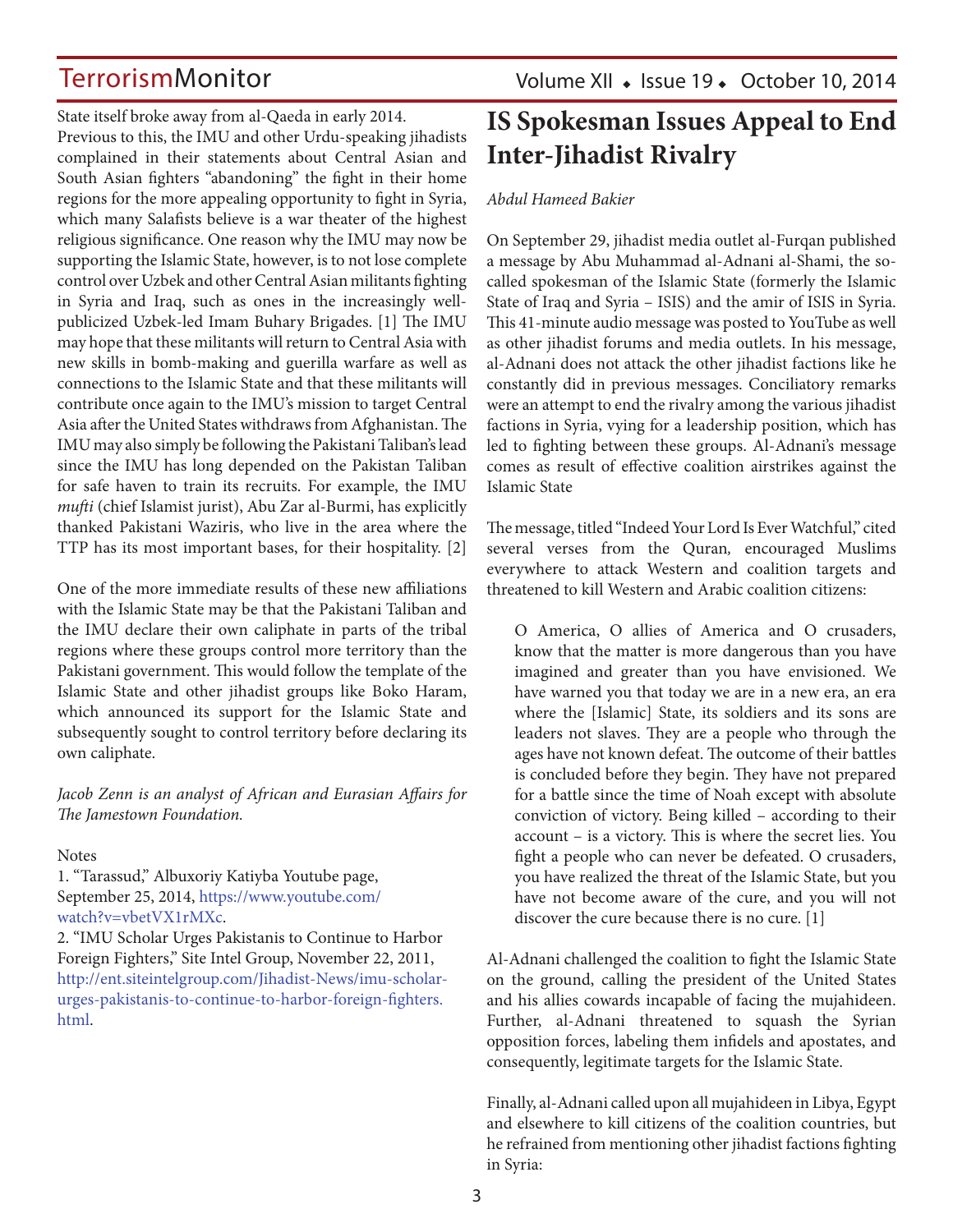So O *muwahhid* (Muslims), wherever you may be, hinder those who want to harm your brothers and state [the Islamic State's caliphate] as much as you can. The best thing you can do is to strive to your best and kill any disbeliever, whether he be French, American or from any of their allies. If you are not able to find an IED or a bullet, then single out the disbelieving American, Frenchman or any of their allies. Smash his head with a rock, or slaughter him with a knife, or run him over with your car, or throw him down from a high place, or choke him, or poison him. If you are unable to do so, then spit in his face. If yourself refuses to do so, while your brothers are being bombarded and killed, and while their blood and wealth everywhere is deemed lawful by their enemies, then review your religion. You are in a dangerous condition because the religion cannot be established without *wala* (loyalty) and *bara* (disavowal). [2]

Al-Adnani abstained from addressing the big rift between other Salafi-Jihadist groups, mainly with Jabhat al-Nusra and al-Qaeda, and the Islamic State. The contention deepened between the Islamic State and pro-al-Qaeda supporters specifically after the release of al-Adnani's message to Ayman al-Zawahiri titled "Excuse Me Amir of al-Qaeda" where the Islamic State refused to follow al-Qaeda's lead only a few months ago. Al-Adnani said then that, "a state does not pledge allegiance to an organization, rather the opposite." [3] The new message was seen as an attempt to mend fences with them, put aside their differences and unite against the coalition.

Prior to coalition strikes on the Islamic State, al-Adnani accused Jabhat al-Nusra of betrayal and treason and the Islamic Front of being loyal to Saudi Arabia. Further, in a tweet in August, al-Adnani said that the designation of al-Julani Front of al-Nusra by the West as a terrorist group was only a cover for the organization's collaboration with the Western enemy. Al-Adnani said in the tweet: "Listing al-Julani Front with us on [the] Western embargo list does not exonerate them from apostasy and treason. We shouldn't believe what the claim… old games by the infidel countries." [4] Although, al-Adnani refrained from attacking al-Nusra and the Islamic Front in this latest audio message, al-Nusra supporters said al-Adnani's speech is full of lies. These supporters also said that it was a pathetic attempt to solicit sympathy and a clear indication of weakness (*al-Akhbar*  [Beirut], October 1).

Pro-Islamic State forum participants hailed al-Adnani's message and reiterated the need to create a media team so that the Islamic State could monitor and counter the

## TerrorismMonitor Volume XII • Issue 19 • October 10, 2014

propaganda of Western and other big global media. Forum members claim these outlets are fueling the animosity among mujahideen factions. This media team would be able to translate foreign media reports into Arabic and then present them to Islamic State leaders. [5]

Due to the wide rift between other jihadist factions and the Islamic State, some jihadists posted an initiative and call for a truce between the factions in the Levant. The initiative appealed to all factions in Syria and Iraq to stop the bloodshed among them no later than October 3 – the holy day of Arafah during *Hajj* (pilgrimage). Mujahideen from Ansar al-Dine, a pro-al-Qaeda jihadist movement from Mali, would deploy on the border between the Islamic State and the other jihadist groups in Syria to observe the implementation of the truce. Thirdly, all factions would release any mujahideen in their captivity. Finally, the initiative called upon all factions to announce their position on this initiative within three days. The initiative was signed by nineteen prominent Salafi shaykhs. [6] So far, nothing has transpired from this initiative, but the fact that a serious ceasefire was proposed just after al-Adnani's audio message demonstrates that there are some jihadists who are receptive to joining with the Islamic State.

The Islamic State's endeavors to mend fences with other jihadist groups are expected to continue as long as the U.S. led coalition sustains its bombing campaign. However, the success of these efforts at reconciliation are unlikely in light of all the negative comments posted online by pro-al-Qaeda and other jihadist groups. These commenters questioned the credibility of the shaykhs who signed the truce initiative, ending their posts by saying "Your initiative is already dead similar to previous initiatives." [7] Thus the level of political will to seek compromise among the members of the various jihadist groups is very much in doubt.

*Abdul Hameed Bakier is an expert on Internet media monitoring and analysis. He is based in Jordan.*

#### Notes

1. Al-Adnani's message can be heard here: http://www. hanein.info/vb/showthread.php?t=385249. 2. *Ibid.*

3. http://www.muslm.org/vb/showthread.php?532540.

4. https://twitter.com/Al\_3dnani.

5. The pro-Islamic State forum can be found here: http://alplatformmedia.com/vb/showthread. php?t=64595&page=2.

6. The initiative can be found here: http://www.hanein.info/ vb/showthread.php?t=386095.

7. *Ibid.*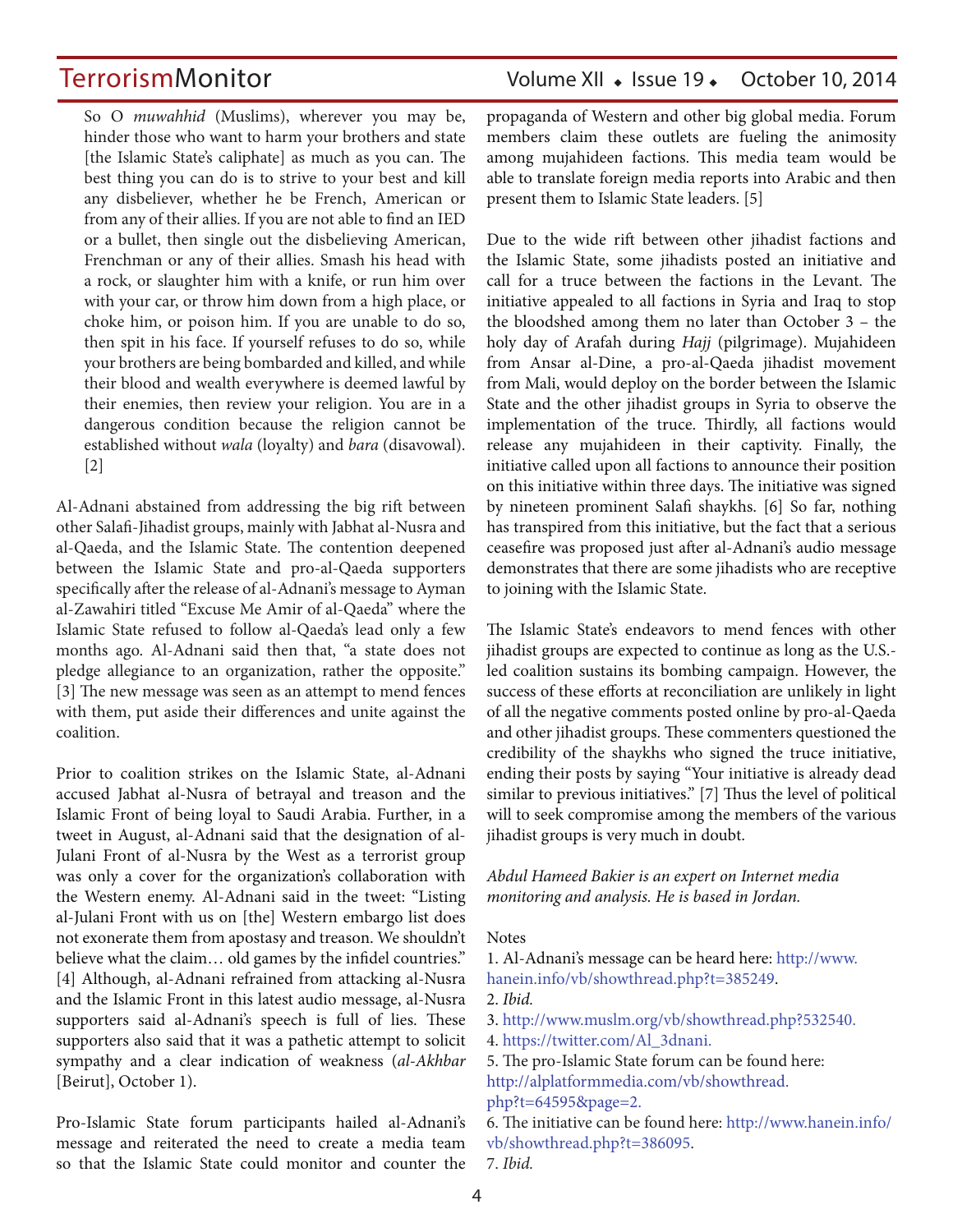## **Pakistan's Anti-India Spy Network Eyes Vital Defense Infrastructure from Sri Lanka**

### *Animesh Roul*

India's intelligence agencies have been investigating an espionage network reportedly run by Pakistan's external intelligence agency, the Inter-Services Intelligence (ISI), from Sri Lankan soil. The ISI uses legitimate government structures like the Pakistani High Commission and Consulate located in Colombo and Kandy, respectively, as staging grounds for anti-India activity. Pakistan has long used neighboring South Asian countries like Nepal, Bangladesh and the Maldives as bases from which to surreptitiously surveil or possibly attack India. Of late, Pakistan's ISI seems to have expanded its network among Sri Lanka's Muslim minorities and disenfranchised Tamil community by exploiting the existing trust between the Sri Lankan and Pakistani governments.

On September 9, Arun Selvarajan, a suspected LTTE (Liberation Tigers of Tamil Eelam, a.k.a. Tamil Tigers) sympathizer, was arrested in Chennai. India's premier terror investigating agency, the National Investigation Agency (NIA), had retrieved incriminating documents, Indian and Sri Lankan passports and bank account information with suspicious transactions from Selvarajan, who had already infiltrated many vital installations in Chennai using his event management organization, ICE Events. This gave him access to corporate groups and government agencies. Those reported installations included the Indian Army's Officer Training Academy (OTA) and the Indian Coast Guard office in Chennai, Tamil Nadu. He is also believed to have surveyed the regional hub office of the National Security Guard and the Atomic Power Station at Kalpakkam (*The Hindu* [Chennai], September 12). Selverajan is reportedly wanted in Sri Lanka for harboring and providing logistical support to Tamil rebels (*Times of India* [Mumbai], September 12; Colombo Page, September 13).

Selverajan's arrest came at a time when Indian security agencies are tracking the trails of two Sri Lankan groups, Tamil refugees and Muslims. The Tamil refugees are mostly sympathizers of the already decimated Tamil rebel group while the Sri Lankan Muslims who have been apprehended in the last few years from southern India have links with the Colombo-based High Commission of Pakistan and their ISI handler Amir Zubair Siddiqui. Siddiqui was serving officially as a counselor in the visa section at the High Commission (*Times of India* [Mumbai], May 4). [1]

## Volume XII · Issue 19 · October 10, 2014

On September 18, 2012, Tamil Nadu's Crime Investigation Department-Q (CID-Q) branch, which is the part of state police responsible for LTTE monitoring, arrested Thameem Ansari minutes before he flew to Colombo to hand over sensitive information to his ISI contacts in the Pakistani High Commission. A digital dossier on defense installations located in southern India, including the Defense Services Staff College (DSSC) at Wellington (Tamil Nadu), was seized from his possession. Videos taken from him by authorities also showed landing points on India's southeastern coast, e.g. Nagapattinam, Mallipattinam, Karaikal and Thoothukudi. Based on his statements, Ansari's ISI handlers were identified as Haji (a.k.a. Siraj Ali), Shaji and Amir Zubair Siddiqui (Asian Tribune, September 23, 2012).

Early this year, Muhammad Zakir Husain, another Sri Lankan, was arrested on April 29. He had conducted reconnaissance and photographed the U.S. Consulate in Chennai and the Israeli Consulate in Bengaluru, among other vital Indian installations such as the Eastern Naval Command in Visakhapatnam (Andhra Pradesh) and the Southern Naval Command in Kochi (Kerala) at the behest of his ISI handlers in Colombo. Husain, a resident of Kandy, Sri Lanka, was also tasked with recruiting youths from southern India, especially in Tamil Nadu, for subversive activities in India (Hiru News [Colombo], April 30). A seasoned spy and human trafficker with criminal records spanning as far away as Thailand, Singapore and Sri Lanka, Husain was supposed to set up bases in Karnataka and Tamil Nadu that would provide safe havens for ISI agents and militants (*New Indian Express* [Chennai], May 8). Pakistan has a consulate in Kandy, located in the central province of Sri Lanka and the NIA is investigating if Pakistan's Kandy consulate is involved in this conspiracy.

The following month, Muhammad Husain Suleiman, a Sri Lankan national, was arrested in Kuala Lumpur, Malaysia, for his alleged links with Zakir Husain and his involvement with plots to attack the Israeli and U.S. Consulates (Rediff. com, August 17). Suleiman reportedly confessed to have worked with the ISI and was tasked to facilitate the entry of two Maldivian nationals into India to attack the foreign consulates in Bengaluru and Chennai. This terrorist plot was foiled through coordination between Indian and Malaysian intelligence agencies (First Post, August 17). Later this summer, Muhammad Salim, Siva Balan and Rafiique were arrested for their alleged role in a counterfeit currency racket in India reportedly sponsored by Pakistan. They all were found to be associated with Zakir Husain. The police seized fake Indian currency notes to the tune of \$14,500 (900,000 rupees) from their possession (*Deccan Chronicle* [Hyderabad], July 23).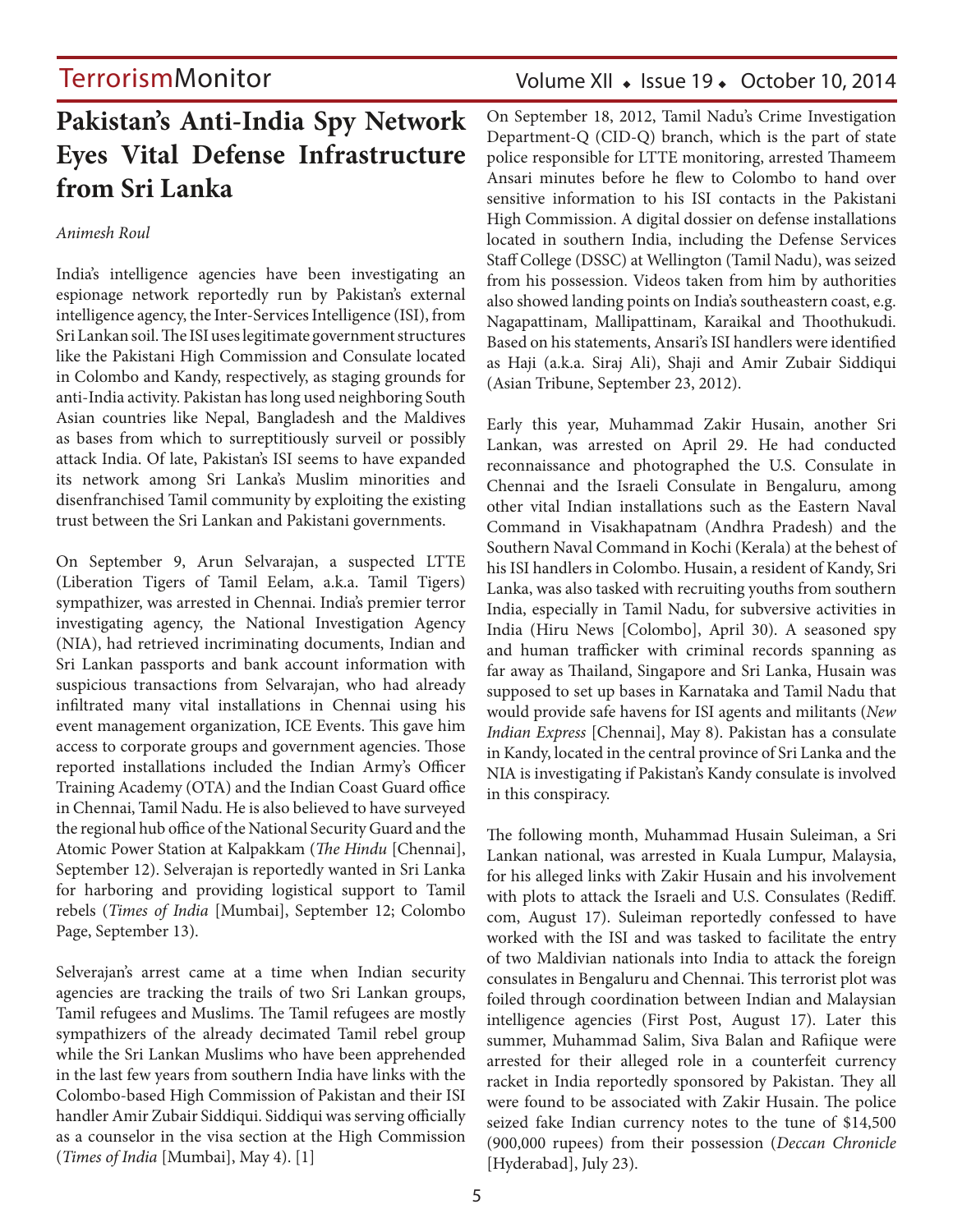India's NIA has been heavily involved in trying to uncover the links between Selvarajan and Amir Zubair Siddiqui, the Pakistani official in Colombo who was recalled after his involvement in this espionage network was exposed. Siddiqui was accused of recruiting Tamils in Sri Lanka and India for surveying and procuring information on military establishments in southern India. Selvarajan is the third Sri Lankan arrested for spying against India at the behest of Pakistan's intelligence agency. Indian authorities are also presently seeking to extradite Muhammad Suleiman from Malaysia to unravel the ISI's anti-India espionage network, which is believed to have spread to Sri Lanka, Nepal, the Maldives and Bangladesh.

After the military decimation of Tamil insurgent group in Sri Lanka in May 2009, the remnants of the LTTE, mostly sympathizers who have scattered and camouflaged themselves as civilians, have since taken refuge in India. Even though there are no strong cases to prove that these remnants are regrouping inside India or building operational bases, people like Muhammad Salim and Rafiique are perhaps trying to survive now and reemerge another day by, in the meantime, engaging in illegal activities at the behest of external agencies.

In September 2012, India's external intelligence agency Research and Analysis Wing (RAW) reportedly warned about increased ISI activities in the Jaffna area of northern Sri Lanka exactly a week before Thameem Ansari's arrest. At that time, the RAW had indicated that the ISI had deployed spy equipment, e.g. listening devices to monitor India's maritime activities and intercept communications between Indian naval submarines and vessels (*Pioneer* [Delhi], September 12, 2012; TamilNet, September 18, 2012). Most likely, the focus was on India's ambitious submarine project codenamed "Project Varsha," based at the Eastern Naval Command in Visakhapatnam. Unearthing this Pakistani Consulate-linked spy network has been a matter of strategic concern for the Indian security apparatus.

To counter the ISI's damaging intelligence activities, the Indian security establishment is cooperating with its Malaysian and Sri Lankan counterparts under the Mutual Legal Assistance Treaty, which facilitates mutual assistance in the investigation, prosecution and prevention of crime. However, reports of growing radicalization among Muslims in north and eastern Sri Lanka provides fertile ground for Pakistan's intelligence agency to recruit assets in its spy war against India. The ease of travel between Pakistan and Sri Lanka facilitates such trips to the island country by Pakistani nationals. However, overstaying, seeking asylum and permanent settling through intermarriage has raised

## TerrorismMonitor Volume XII + Issue 19 + October 10, 2014

growing concerns for the Indian security establishments It is natural for Indian agencies to speculate that Pakistan-based transnational militant groups such as Lashkar-e-Taiba or the newly formed al-Qaeda in the Indian Subcontinent (AQIS) under ISI's patronage may have snuck into Sri Lanka or the neighboring Maldives and consolidated themselves there to stage Mumbai-style terrorist strikes in future.

*Animesh Roul is the Executive Director of Research at the New Delhi-based Society for the Study of Peace and Conflict (SSPC).*

**Note** 

1. See also, "Pakistan recalls ISI handler from its Colombo mission," The Island, October 15, 2012, http://www.island. lk/index.php?page\_cat=article-details&page=articledetails&code\_title=63883.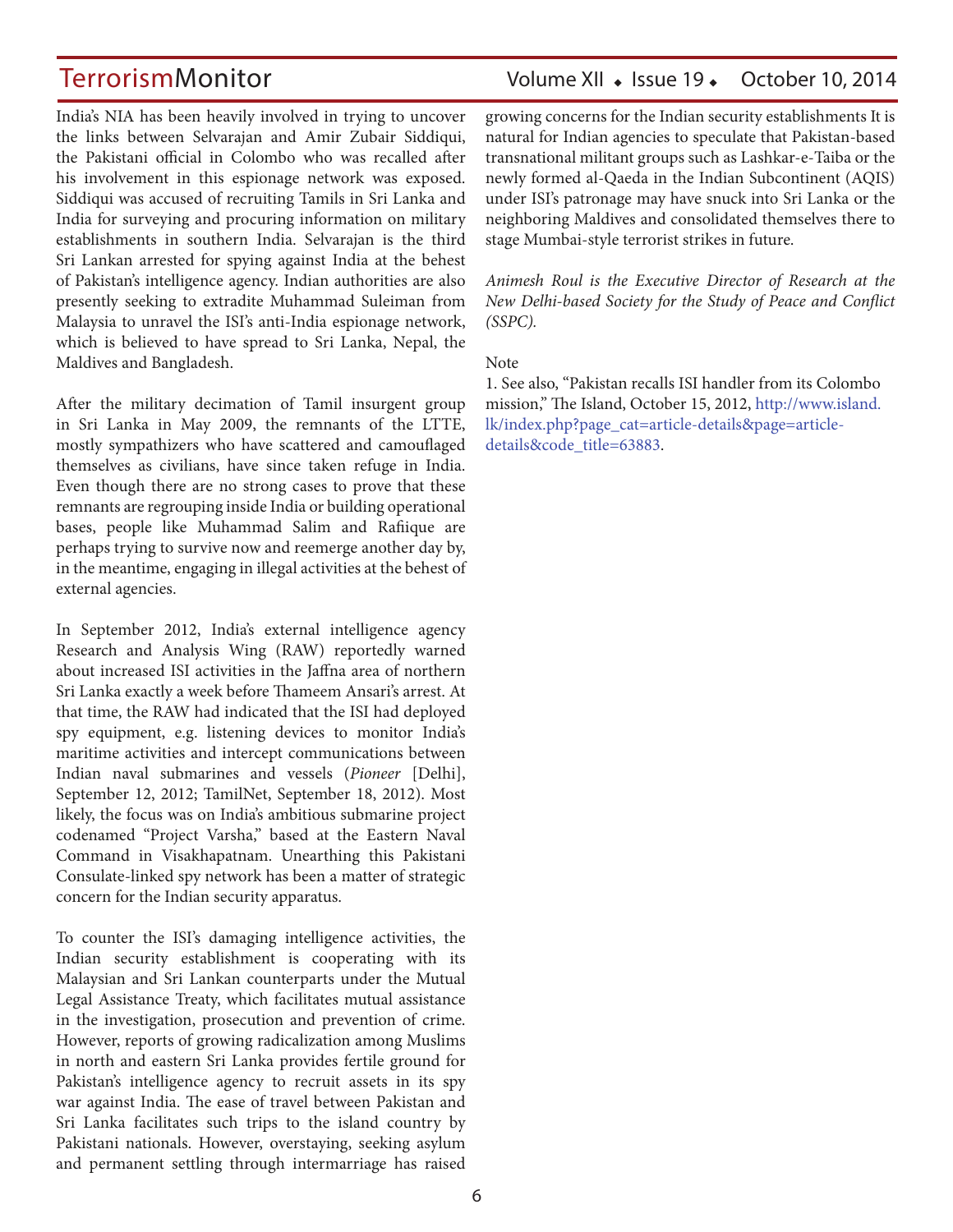## **The Islamic State's Oil Network**

*John C. K. Daly*

The Islamic State, previously the Islamic State of Iraq and Syria (ISIS), has been a key focus of global attention for the past several months, becoming the number one terrorist target for the United States and its Western allies. [1] However, one of the remarkable but little known features about this terrorist organization is how it operates a significant oil and gas network in both Syria and northern Iraq as a key source of its funding. These militants, according to U.S. Energy Information Administration (EIA) chief Adam Sieminski, "produce as much as 100,000 oil barrels per day (bpd), reaching \$9.6 million in the world markets. The expectation for Islamic State militants' oil income is less than this amount" (BasNews, September 25). Restricting the ability of the Islamic State to derive revenue from this oil network for its terrorist operations has been a key focus of U.S. military strategy and Western diplomatic activity since the organization became the latest strategic threat to American interests in the Middle East.

On September 23, U.S. fighter jets attacked over a dozen modular and makeshift oil facilities operated by the Islamic State in both Syria and in Iraq. According to U.S. Central Command (CENTCOM), 13 of the airstrikes were against 12 modular oil refineries in Syria controlled by Islamic State fighters, along with the al-Tanak oil field in the Mayadin and Albu Kamal areas of Deir al-Zor province as well as the Qouriyeh oil-producing area. Deir al-Zor, which borders Iraq, is now almost entirely controlled by the Islamic State, but was a major Syrian oil-producing province before Syria's civil war began more than three years ago. Furthermore, on September 28, the United States and its allies conducted eight air attacks against Islamic State positions in Syria. Among their targets were four makeshift oil refineries. [2]

Internationally, the United Nations also has recognized the importance of the Islamic State's oil operations. On August 15, 2014, the UN Security Council unanimously adopted Resolution 2170 under the binding Chapter VII of the UN Charter, which deployed sanctions against the "Islamic State" and "Nusra Front" to disrupt the financing resources of these two militant organizations, included banning the purchase of oil from them and imposing sanctions on companies that do so. [3]

Despite the level of international attention to the oil revenue component of the Islamic State's operations, little is known about the production and trade of oil and other illicit activities that have made the Islamic State one of the world's leading terrorist organizations.

### **The Nature of the Islamic State's Oil Activities**

In the convoluted picture emerging in the no-man's-land between Syria and Iraq where Islamic State militants dominate, reports began to surface in early June that Islamic State fighters were selling looted Syrian oil to the regime of President Bashar al-Assad. According to Shiraz Maher, senior research fellow and head of outreach at the International Centre for the Study of Radicalization at Kings College London, the Islamic State was selling oil from the territory that it controls back to the al-Assad government in Damascus. Maher observed, "It [the Syrian regime] will act in its own self-interest and that will mean cutting a Faustian pact with the fighters of ISIS for the time being" (*New Statesman* [London], June 23; VOA, June 20).

At the same time, much of what is known about the Islamic State's oil operations can be traced back to the period of Saddam Hussein when the former Iraqi leader used smuggling routes to export oil in order to avoid Western sanctions. James Phillips, a Washington expert, observed that the supply chain of routes, individuals, families and organizations that allow oil smuggling are well-established and predate the Islamic State. Some in fact date back nearly two decades to when Hussein smuggled oil during the UN's oil-for-food program, established in 1995. Phillips remarked, "Those borders have never been sealed and they never will be sealed" (*New York Times*, September 14).

Earlier this year, the Islamic State made key strategic gains in its effort to harness regional oil producing capabilities by launching a two-day military operation overrunning key areas of northern Iraq. Shortly after the fall of Mosul on June 10, the group held seven oilfields and several small refineries in northern Iraq and was besieging Iraq's largest refinery at Baiji. Then in mid-June, the Islamic State overran the Najma and Qayara oilfields near Mosul and advanced further south toward Tikrit, taking over the Himreen and Ajil fields. Ajil alone is a key strategic asset that produced 25,000 bpd and 150 million cubic feet of gas per day, which was shipped to the Kirkuk refinery. Most of the Islamic State-held oil wells (one Kurdish official estimates there are roughly 80 of them) are sealed and not producing, but according to Iraqi officials, those that are pumping are having their output sent to be processed by mobile refineries in Syria in areas controlled by the Islamic State. The fuel is being turned into low quality gasoil and gasoline, which are then brought back to Mosul for sale (Reuters, July 23).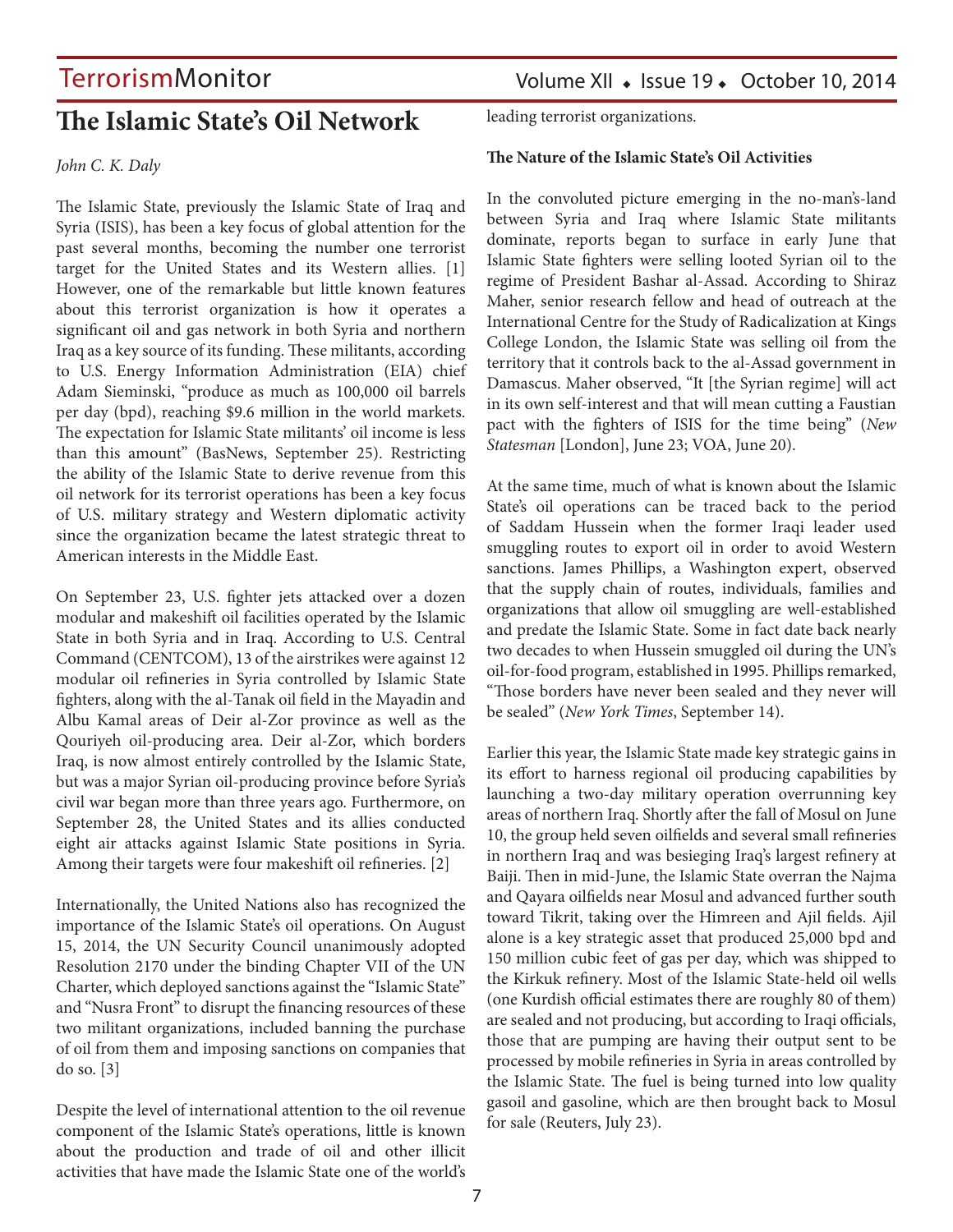## TerrorismMonitor Volume XII • Issue 19 • October 10, 2014

According to Mosul provincial council's energy committee head Husham al-Brefkani:

We have confirmed reports showing that the Islamic State is shipping crude from Najma oilfield in Mosul into Syria to smuggle it to one of Syria's neighbors [Turkey]... It is triple the price before, but drivers have to buy it because subsidized government fuel was halted (VOA, July 23).

Al-Brefkani added that Turkish middlemen were buying the smuggled crude at the heavily discounted rate of roughly \$25 per barrel versus the world spot market price of roughly \$100 per barrel. According to a Turkish party deputy for Hatay near the Turkish-Syrian border, the Islamic State smuggles oil to Turkey through secret pipelines along the Syrian-Turkish border at Hatay, Urfa, Antep, Gaziantep and Kilis, with total sales since the beginning of the year now reaching \$800 million (*Taraf* [Istanbul], June 13).

The Turkish government, however, has dismissed these allegations. On September 24, Turkey's Energy Minister Taner Yıldız denied the allegations, saying that the country's energy trade was in compliance with all rules and regulations and that "Turkey has not received such oil" (A Haber [Istanbul], September 24). Al-Brefkani maintained, however, that the Islamic State was now the sole sponsor of the imports from Syria, commenting, "They use part of it for their vehicles and sell the rest to their traders in Mosul" (*Daily Zaman* [Istanbul], July 23).

Experts estimate that the Islamic State is obtaining approximately 300-500 barrels of oil from each of the refineries under its control, in some cases generating \$1-3 million dollars of revenue per day (*Bugün* [Istanbul], September 26). However, there is some dispute about the actual amount of revenue that the Islamic State is generating from oil operations. For example, Masrur Barzani, intelligence chief and head of the Kurdistan Regional Government (KRG) National Security Council as well as KRG President Masoud Barzani's son, said that the Islamic State receives as much as \$6 million in revenue per day (National Iraqi News Agency, September 22).

Meanwhile, the Islamic State has also been vandalizing oil installations used by Kurdish Peshmerga forces in northern Iraq in order to deny the Kurds a major source of their own revenue. On August 28, Islamic State militants torched the Ain Zala oil fields in Ninewah province near Mosul in order to hinder the Peshmerga forces' advance as they approached Islamic State strongholds. The Ain Zala oil fields produced 20,000 oil barrels per day and have estimated reserves of about one billion barrels (BasNews, August 28).

Aside from its oil operations, additional information about the vast revenue network that the Islamic State generates came from recent testimony by a senior U.S. government official. On July 24, Deputy Assistant Secretary of State Brett McGurk told the Senate Foreign Relations Committee that even before the militants captured Mosul, Iraq's second-biggest city:

We had been concerned about Mosul for the past year, as it had become the primary financial hub for ISIL [Islamic State], generating nearly \$12 million per month in revenues through extortion and smuggling rackets. [4]

#### **The Future of the Islamic State's Oil Operations**

For the foreseeable future as the United States and coalition allies ramp up the air campaign against the Islamic State, the oil factor will continue to play a major role in strategy. The aerial campaign has already led to a dramatic increase in prices that the Islamic State charges its customers. According to the UK-based Syrian Observatory for Human Rights associate Rami Abdelrahman, the price of a barrel of diesel has more than doubled, from 9,000 Syrian pounds (\$55.76) to 21,000 (\$130) in Aleppo (Reuters, September 28).

Part of the problem for the coalition planners of the allied air attacks is one of scale; unlike the stationary refineries now under the Islamic State's control, a medium-sized makeshift refinery, mounted on trucks, can process up to 200 barrels of crude a day. Interestingly, the United States has adopted a policy of disabling rather than destroying Islamic State oil facilities. At the September 25 press conference discussing the attack on the Islamic State's refining facilities in Syria, Defense Department spokesman Navy Rear Admiral John Kirby stated:

We're trying to remove the means through which this organization sustains itself. These refineries were in place before ISIL [Islamic State] came along. And assuming that Syria gets to a point where it's better governed, you know, we'd like to preserve the flexibility for those refineries to still contribute to a stable economy in what we hope will be a stable country when the Assad regime is not in control anymore. [5]

Kirby added that until the time when the refineries can be used by a moderate opposition, the airstrikes will stop the refineries from being used to produce petroleum.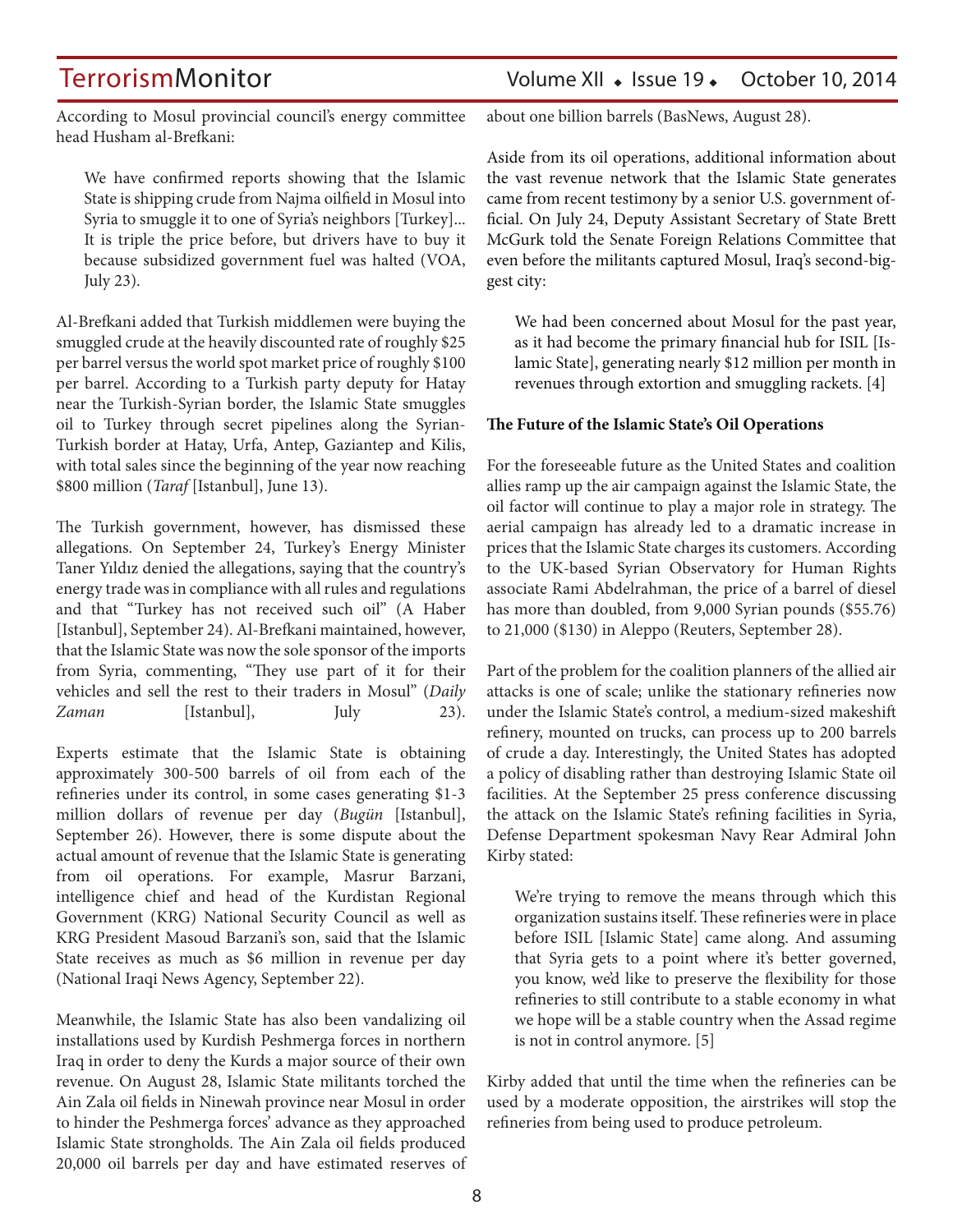Another issue that the Islamic State is facing in exploiting Syria's oilfields is operating them without the trained personnel who have been driven away by the militant groups' brutality. In June, Syria's largest light oilfield, Omar, produced roughly 32,000 bpd, Tanak – 19,000 bpd and the badly damaged al-Kharrata, Thayyem and al-Ward fields just 300 bpd between them. These fields were already mature and geologically complex and, as mature fields, relied on large amounts of water injection to maintain pressure and sustain production (*The National* [Abu Dhabi], September 29). Much of the output is refined locally in primitive facilities, the type hit in the recent raids.

Furthermore, the Islamic State's control of Syrian and Iraqi oilfields is not absolute – in Iraq, Kurdish and central government forces have retaken several fields, leaving just the Hamrin, Najmah and Qaiyarah oil fields in Islamic State hands.

Turkey's entry into the fight against the Islamic State will likely prove to be a game changer, if for no other reason than the use of Turkish airfields will allow a massive expansion of aerial attacks. It will also hit the Islamic State's oil revenues, as the group's oil exports involve not only improvised pipelines, but large amounts of oil trucked through mountainous and dangerous territory, which will now be vulnerable to air attack. These trucks and pipelines would have to cross the 560-mile Turkish-Syrian border that, theoretically, is now sealed.

A second potential asset in combatting the Islamic State would to be to purchase oil from Syrian Kurds, allowing them the financial resources to continue fighting the Islamic State. Abdurrahman Hemo, the Kurdish Economy Minister for Cizire in Syria's northeast, said that despite the region's inability to fully utilize its oil reserves, diesel is still less than half the price of water, remarking, "Over the last two years we have had enough oil and diesel oil to provide for ourselves, but we cannot produce most of the oil and want to sell it to countries needing energy resources, particularly Turkey" (Anadolu Agency, September 28).

#### **Conclusion**

What is obvious is that in the long term the Islamic State wants to have a global presence like al-Qaeda, but, unlike al-Qaeda, seeks to underpin its appeal beyond terrorism to incorporating historical Islamic precepts. With the resources the Islamic State is acquiring, the West and its allies face a difficult job stopping the organization, especially if the coalition limits military operations to airstrikes that only damage, not destroy, the oil infrastructure under the Islamic

## Volume XII · Issue 19 · October 10, 2014

State's control. This restraint further complicates the eventual coalition response to the Islamic State should the airstrikes' success come to be evaluated as insufficient and impact what form future U.S. assistance to Iraqi "boots on the ground" may take. Allied airstrikes are already impacting the Islamic State's oil revenue income and if the aerial campaign is combined with a tight closure of the Syrian-Turkish border and the funding of Syrian Kurds via oil purchases, the militant group will face the difficult situation of sharply declining revenue and an expanded "boots on the ground" conflict – all objectives of the current coalition campaign.

*Dr. John C. K. Daly is a Eurasian foreign affairs and defense policy expert for The Jamestown Foundation and a nonresident fellow at the Central Asia-Caucasus Institute in Washington, DC.*

#### **Notes**

1. Syria's civil war has already killed more than 190,000 people since the revolt against President Bashar al-Assad began in March 2011. The Islamic State is a Sunni fundamentalist movement. The Islamic State's Iraqi origins date from 1999, when it coalesced as Jama'at al-Tawhid wal-Jihad, the predecessor of al-Qaeda in Iraq (AQI), formed in 2004 by Abu Musab al-Zarqawi to fight U.S.-led forces and their Iraqi allies following the 2003 invasion of Iraq. During the next eight years, it allied with other Sunni insurgent groups in the Mujahideen Shura Council, which soon consolidated further into the Islamic State of Iraq (ISI). After expanding into Syria, on April 8, 2013, ISI renamed itself the Islamic State of Iraq and Syria (ISIS). ISIS had close links to AQI until February 2014, when AQI severed all ties. On June 29, 2014, ISIS declared the territory under its control a new caliphate and named leader Ibrahim ibn Awwad ibn Ibrahim ibn Ali ibn Muhammad al-Badri al-Samarrai (nom de guerre - Abu Bakr al-Baghdadi) as caliph. Al-Baghdadi took the name Caliph Ibrahim and the group formally changed its name to the "Islamic State." 2. "U.S. Military Conducts Airstrikes against ISIL in Iraq," CENTCOM, September 19, 2014, http://www.centcom.mil/ en/news/articles/sept.-19-u.s.-military-conducts-airstrikesagainst-isil-in-iraq; "U.S. Military, Partner Nations Conduct Airstrikes Against ISIL in Syria and Iraq," CENTCOM, September 29, 2014, http://www.centcom.mil/en/news/ articles/sept.-29-u.s.-military-partner-nations-conductairstrikes-against-isil-in-s.

3. "Security Council Adopts Resolution 2170 (2014) Condemning Gross, Widespread Abuse of Human Rights by Extremist Groups in Iraq, Syria," UN Security Council, 7242nd Meeting, New York, August 15, 2014, http://www. un.org/press/en/2014/sc11520.doc.htm.

4. "Statement for the Record: Deputy Assistant Secretary